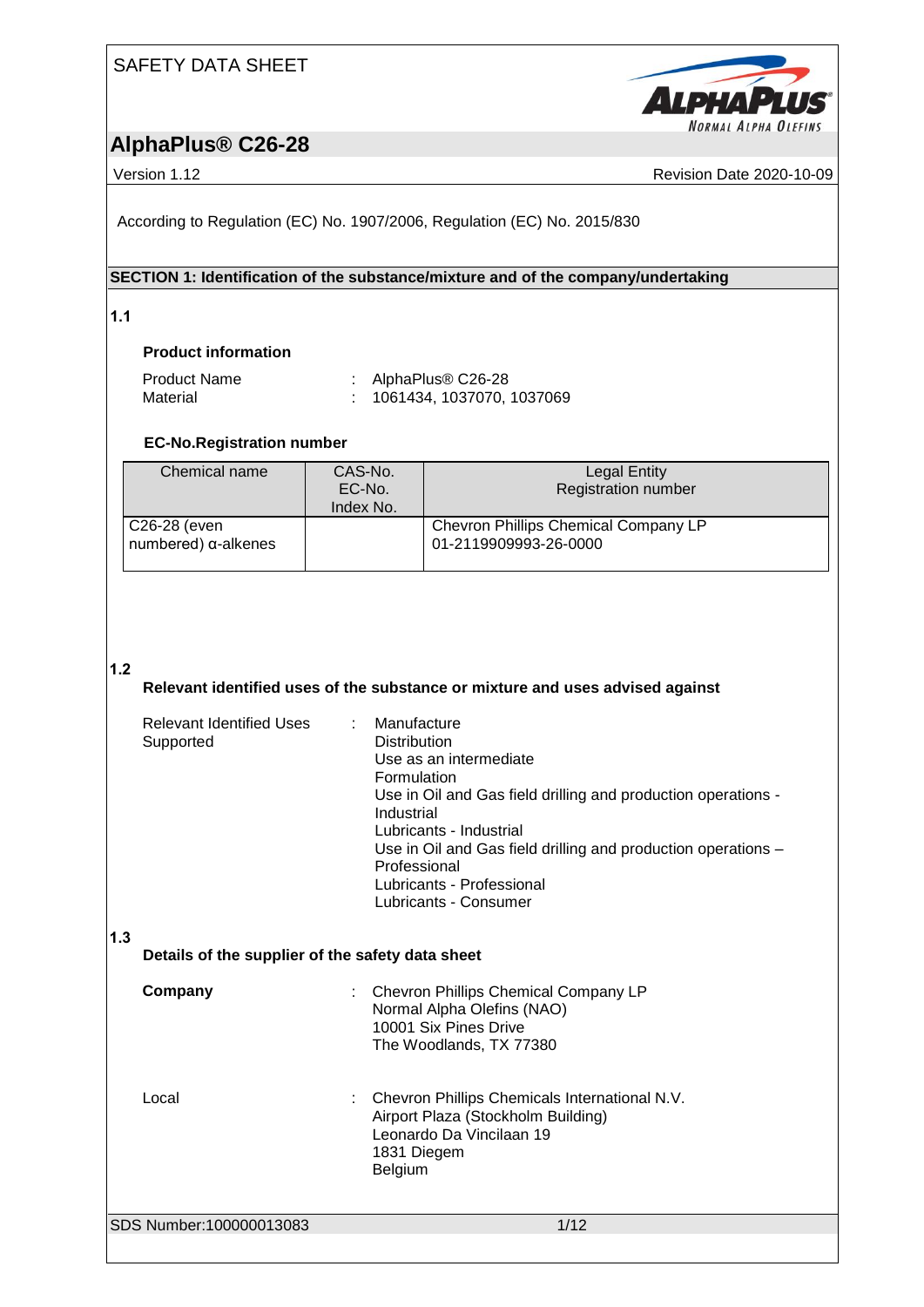# **AlphaPlus® C26-28**

Version 1.12 **Version 1.12** 

|             |                                                                                                                                                                                                                                                                                                                                               | Email:sds@cpchem.com                 | SDS Requests: (800) 852-5530<br>Technical Information: (832) 813-4862<br>Responsible Party: Product Safety Group |                           |
|-------------|-----------------------------------------------------------------------------------------------------------------------------------------------------------------------------------------------------------------------------------------------------------------------------------------------------------------------------------------------|--------------------------------------|------------------------------------------------------------------------------------------------------------------|---------------------------|
| 1.4         | <b>Emergency telephone:</b>                                                                                                                                                                                                                                                                                                                   |                                      |                                                                                                                  |                           |
|             | Health:<br>866.442.9628 (North America)<br>1.832.813.4984 (International)<br>Transport:<br>CHEMTREC 800.424.9300 or 703.527.3887(int'l)<br>Asia: CHEMWATCH (+612 9186 1132) China: 0532 8388 9090<br>EUROPE: BIG +32.14.584545 (phone) or +32.14583516 (telefax)<br>Mexico CHEMTREC 01-800-681-9531 (24 hours)<br>Argentina: +(54)-1159839431 |                                      | South America SOS-Cotec Inside Brazil: 0800.111.767 Outside Brazil: +55.19.3467.1600                             |                           |
|             | Responsible Department : Product Safety and Toxicology Group<br>E-mail address<br>Website                                                                                                                                                                                                                                                     | : SDS@CPChem.com<br>: www.CPChem.com |                                                                                                                  |                           |
|             | <b>SECTION 2: Hazards identification</b>                                                                                                                                                                                                                                                                                                      |                                      |                                                                                                                  |                           |
| 2.1         | <b>Classification of the substance or mixture</b><br><b>REGULATION (EC) No 1272/2008</b>                                                                                                                                                                                                                                                      |                                      |                                                                                                                  |                           |
|             | Not a hazardous substance or mixture according to Regulation (EC) No 1272/2008.                                                                                                                                                                                                                                                               |                                      |                                                                                                                  |                           |
| 2.2         | Labeling (REGULATION (EC) No 1272/2008)                                                                                                                                                                                                                                                                                                       |                                      |                                                                                                                  |                           |
|             | Not a hazardous substance or mixture according to Regulation (EC) No 1272/2008.                                                                                                                                                                                                                                                               |                                      |                                                                                                                  |                           |
|             |                                                                                                                                                                                                                                                                                                                                               |                                      |                                                                                                                  |                           |
|             |                                                                                                                                                                                                                                                                                                                                               |                                      |                                                                                                                  |                           |
|             | <b>SECTION 3: Composition/information on ingredients</b>                                                                                                                                                                                                                                                                                      |                                      |                                                                                                                  |                           |
| $3.1 - 3.2$ | <b>Substance or Mixture</b><br>Synonyms                                                                                                                                                                                                                                                                                                       | NAO 26-28                            | C26-28 (even numbered) a-alkenes (EU)<br>Reaction mass of 1-hexacosene and 1-octacosene (EU)                     |                           |
|             | Molecular formula                                                                                                                                                                                                                                                                                                                             | Mixture                              |                                                                                                                  |                           |
|             | <b>Hazardous ingredients</b>                                                                                                                                                                                                                                                                                                                  |                                      |                                                                                                                  |                           |
|             | Chemical name                                                                                                                                                                                                                                                                                                                                 | CAS-No.<br>EC-No.<br>Index No.       | Classification<br>(REGULATION (EC) No<br>1272/2008)                                                              | Concentration<br>$[wt\%]$ |
|             | 1-Hexacosene                                                                                                                                                                                                                                                                                                                                  | 18835-33-1<br>242-615-9              |                                                                                                                  | 54                        |
|             | SDS Number:100000013083                                                                                                                                                                                                                                                                                                                       |                                      | 2/12                                                                                                             |                           |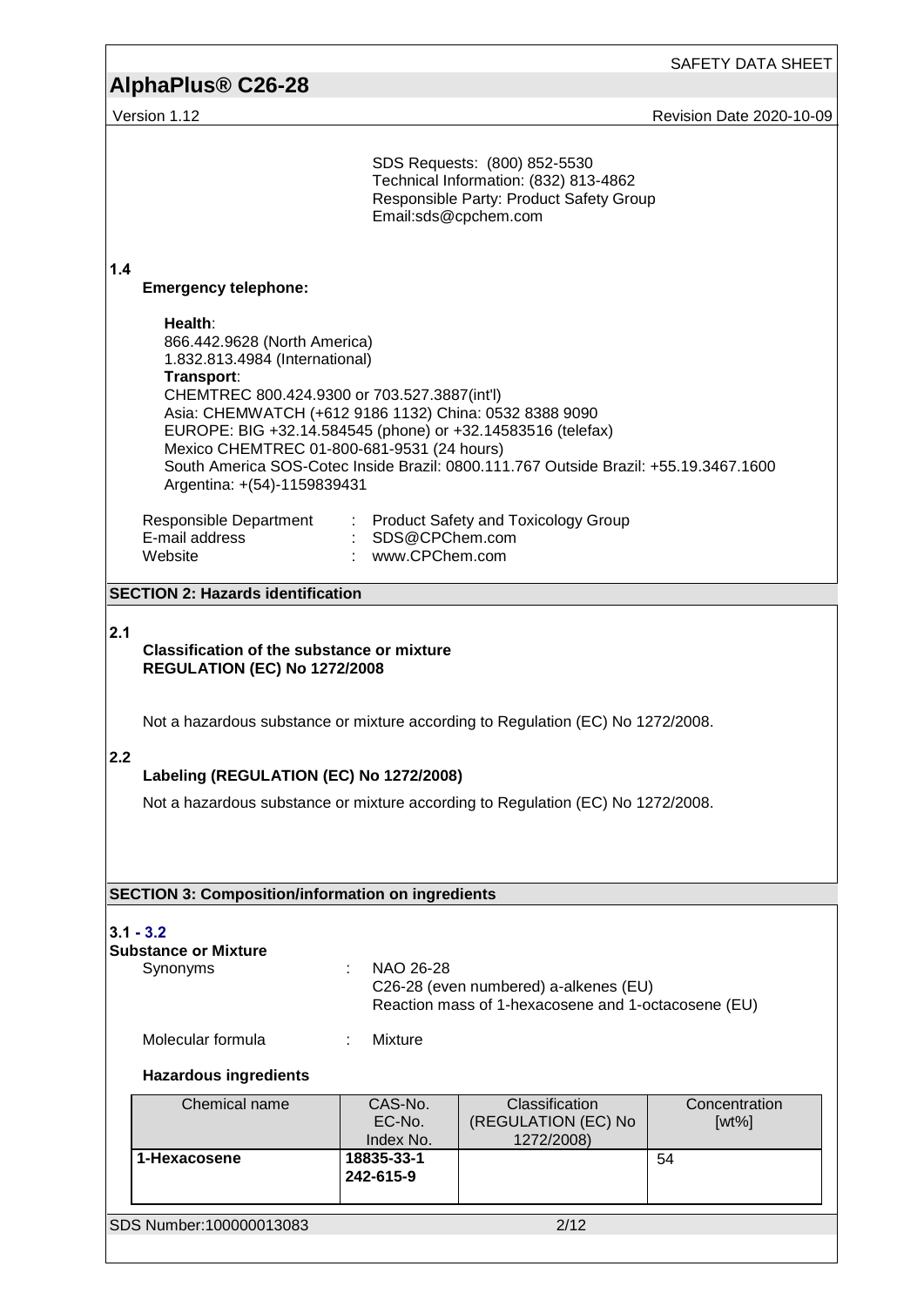| AlphaPlus <sup>®</sup> C26-28<br>Version 1.12<br>Revision Date 2020-10-09<br>1-Octacosene<br>18835-34-2<br>36<br>242-616-4<br>Contains no hazardous ingredients according to GHS. :<br><b>SECTION 4: First aid measures</b><br>4.1<br><b>Description of first-aid measures</b><br>General advice<br>Do not leave the victim unattended.<br>If inhaled<br>If unconscious, place in recovery position and seek medical<br>advice. If symptoms persist, call a physician.<br>In case of skin contact<br>: If skin irritation persists, call a physician. If on skin, rinse well<br>with water. If on clothes, remove clothes.<br>In case of eye contact<br>Flush eyes with water as a precaution. Remove contact<br>lenses. Protect unharmed eye. Keep eye wide open while<br>rinsing. If eye irritation persists, consult a specialist.<br>If swallowed<br>Keep respiratory tract clear. Do not give milk or alcoholic<br>beverages. Never give anything by mouth to an unconscious<br>person. If symptoms persist, call a physician.<br><b>SECTION 5: Firefighting measures</b><br>204°C (399°F)<br>Flash point<br>Method: PMCC<br>346°C (655°F)<br>Autoignition temperature<br>5.1<br><b>Extinguishing media</b><br>Unsuitable extinguishing<br>High volume water jet.<br>÷<br>media<br>5.2<br>Special hazards arising from the substance or mixture<br>Specific hazards during fire : Standard procedure for chemical fires.<br>fighting<br>5.3 |  |  | SAFETY DATA SHEET |
|--------------------------------------------------------------------------------------------------------------------------------------------------------------------------------------------------------------------------------------------------------------------------------------------------------------------------------------------------------------------------------------------------------------------------------------------------------------------------------------------------------------------------------------------------------------------------------------------------------------------------------------------------------------------------------------------------------------------------------------------------------------------------------------------------------------------------------------------------------------------------------------------------------------------------------------------------------------------------------------------------------------------------------------------------------------------------------------------------------------------------------------------------------------------------------------------------------------------------------------------------------------------------------------------------------------------------------------------------------------------------------------------------------------------------------------------------|--|--|-------------------|
|                                                                                                                                                                                                                                                                                                                                                                                                                                                                                                                                                                                                                                                                                                                                                                                                                                                                                                                                                                                                                                                                                                                                                                                                                                                                                                                                                                                                                                                  |  |  |                   |
|                                                                                                                                                                                                                                                                                                                                                                                                                                                                                                                                                                                                                                                                                                                                                                                                                                                                                                                                                                                                                                                                                                                                                                                                                                                                                                                                                                                                                                                  |  |  |                   |
|                                                                                                                                                                                                                                                                                                                                                                                                                                                                                                                                                                                                                                                                                                                                                                                                                                                                                                                                                                                                                                                                                                                                                                                                                                                                                                                                                                                                                                                  |  |  |                   |
|                                                                                                                                                                                                                                                                                                                                                                                                                                                                                                                                                                                                                                                                                                                                                                                                                                                                                                                                                                                                                                                                                                                                                                                                                                                                                                                                                                                                                                                  |  |  |                   |
|                                                                                                                                                                                                                                                                                                                                                                                                                                                                                                                                                                                                                                                                                                                                                                                                                                                                                                                                                                                                                                                                                                                                                                                                                                                                                                                                                                                                                                                  |  |  |                   |
|                                                                                                                                                                                                                                                                                                                                                                                                                                                                                                                                                                                                                                                                                                                                                                                                                                                                                                                                                                                                                                                                                                                                                                                                                                                                                                                                                                                                                                                  |  |  |                   |
|                                                                                                                                                                                                                                                                                                                                                                                                                                                                                                                                                                                                                                                                                                                                                                                                                                                                                                                                                                                                                                                                                                                                                                                                                                                                                                                                                                                                                                                  |  |  |                   |
|                                                                                                                                                                                                                                                                                                                                                                                                                                                                                                                                                                                                                                                                                                                                                                                                                                                                                                                                                                                                                                                                                                                                                                                                                                                                                                                                                                                                                                                  |  |  |                   |
|                                                                                                                                                                                                                                                                                                                                                                                                                                                                                                                                                                                                                                                                                                                                                                                                                                                                                                                                                                                                                                                                                                                                                                                                                                                                                                                                                                                                                                                  |  |  |                   |
|                                                                                                                                                                                                                                                                                                                                                                                                                                                                                                                                                                                                                                                                                                                                                                                                                                                                                                                                                                                                                                                                                                                                                                                                                                                                                                                                                                                                                                                  |  |  |                   |
|                                                                                                                                                                                                                                                                                                                                                                                                                                                                                                                                                                                                                                                                                                                                                                                                                                                                                                                                                                                                                                                                                                                                                                                                                                                                                                                                                                                                                                                  |  |  |                   |
|                                                                                                                                                                                                                                                                                                                                                                                                                                                                                                                                                                                                                                                                                                                                                                                                                                                                                                                                                                                                                                                                                                                                                                                                                                                                                                                                                                                                                                                  |  |  |                   |
|                                                                                                                                                                                                                                                                                                                                                                                                                                                                                                                                                                                                                                                                                                                                                                                                                                                                                                                                                                                                                                                                                                                                                                                                                                                                                                                                                                                                                                                  |  |  |                   |
|                                                                                                                                                                                                                                                                                                                                                                                                                                                                                                                                                                                                                                                                                                                                                                                                                                                                                                                                                                                                                                                                                                                                                                                                                                                                                                                                                                                                                                                  |  |  |                   |
|                                                                                                                                                                                                                                                                                                                                                                                                                                                                                                                                                                                                                                                                                                                                                                                                                                                                                                                                                                                                                                                                                                                                                                                                                                                                                                                                                                                                                                                  |  |  |                   |
|                                                                                                                                                                                                                                                                                                                                                                                                                                                                                                                                                                                                                                                                                                                                                                                                                                                                                                                                                                                                                                                                                                                                                                                                                                                                                                                                                                                                                                                  |  |  |                   |
|                                                                                                                                                                                                                                                                                                                                                                                                                                                                                                                                                                                                                                                                                                                                                                                                                                                                                                                                                                                                                                                                                                                                                                                                                                                                                                                                                                                                                                                  |  |  |                   |
|                                                                                                                                                                                                                                                                                                                                                                                                                                                                                                                                                                                                                                                                                                                                                                                                                                                                                                                                                                                                                                                                                                                                                                                                                                                                                                                                                                                                                                                  |  |  |                   |
| <b>Advice for firefighters</b><br>Special protective<br>Wear self-contained breathing apparatus for firefighting if<br>equipment for fire-fighters<br>necessary.                                                                                                                                                                                                                                                                                                                                                                                                                                                                                                                                                                                                                                                                                                                                                                                                                                                                                                                                                                                                                                                                                                                                                                                                                                                                                 |  |  |                   |
| Further information<br>Standard procedure for chemical fires. Use extinguishing<br>measures that are appropriate to local circumstances and the<br>surrounding environment.                                                                                                                                                                                                                                                                                                                                                                                                                                                                                                                                                                                                                                                                                                                                                                                                                                                                                                                                                                                                                                                                                                                                                                                                                                                                      |  |  |                   |
| Provide appropriate exhaust ventilation at places where dust is<br>Fire and explosion<br>formed.<br>protection                                                                                                                                                                                                                                                                                                                                                                                                                                                                                                                                                                                                                                                                                                                                                                                                                                                                                                                                                                                                                                                                                                                                                                                                                                                                                                                                   |  |  |                   |
| SDS Number:100000013083<br>3/12                                                                                                                                                                                                                                                                                                                                                                                                                                                                                                                                                                                                                                                                                                                                                                                                                                                                                                                                                                                                                                                                                                                                                                                                                                                                                                                                                                                                                  |  |  |                   |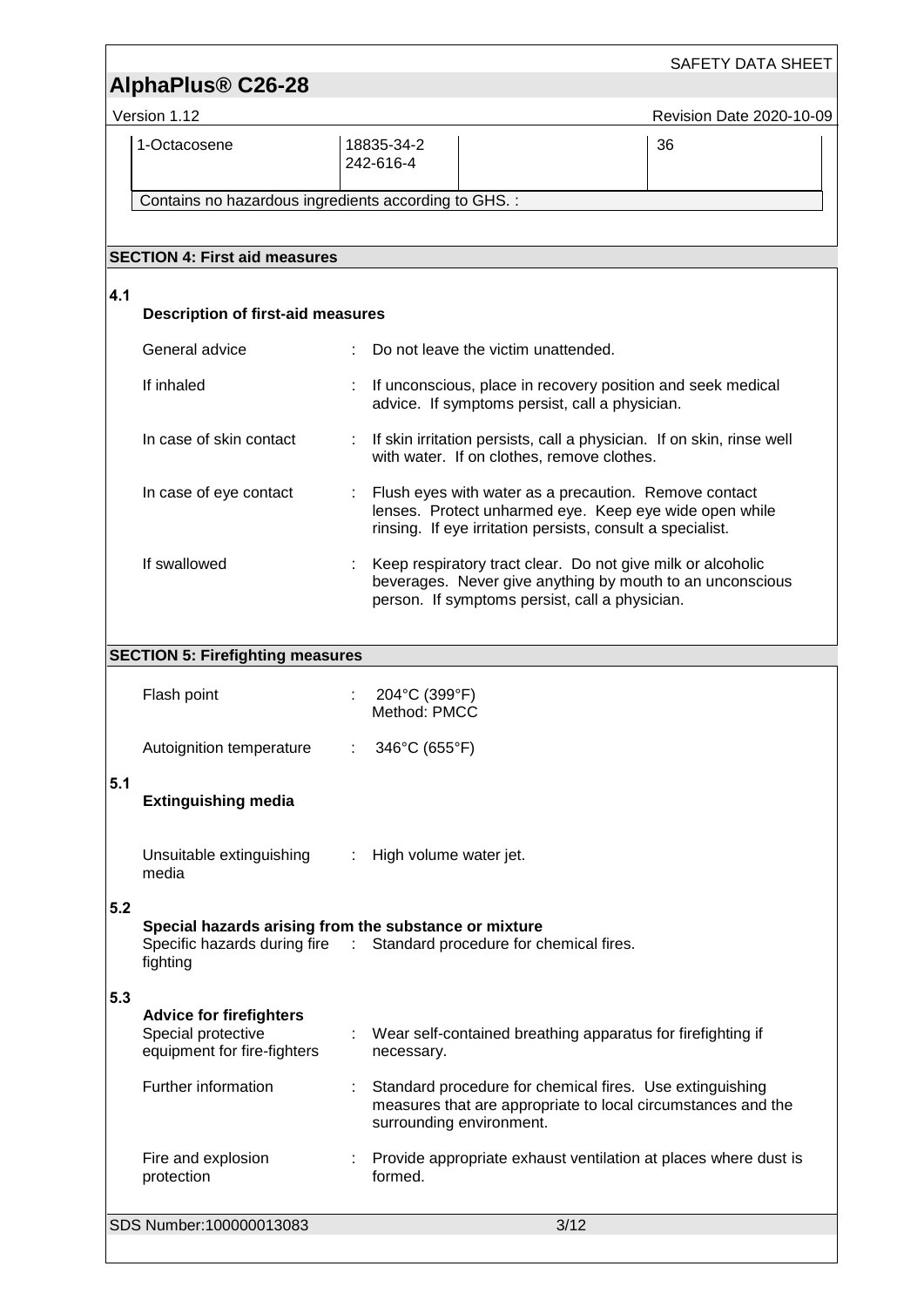|     | AlphaPlus® C26-28                                            | SAFETY DATA SHEET                                                                                                                                                                                                                      |
|-----|--------------------------------------------------------------|----------------------------------------------------------------------------------------------------------------------------------------------------------------------------------------------------------------------------------------|
|     | Version 1.12                                                 | Revision Date 2020-10-09                                                                                                                                                                                                               |
|     | Hazardous decomposition<br>products                          | Carbon Dioxide. Carbon oxides.                                                                                                                                                                                                         |
|     | <b>SECTION 6: Accidental release measures</b>                |                                                                                                                                                                                                                                        |
| 6.1 |                                                              |                                                                                                                                                                                                                                        |
|     |                                                              | Personal precautions, protective equipment and emergency procedures                                                                                                                                                                    |
| 6.2 | Personal precautions                                         | : Use personal protective equipment. Avoid dust formation.<br>Avoid breathing dust.                                                                                                                                                    |
|     | <b>Environmental precautions</b>                             |                                                                                                                                                                                                                                        |
|     | Environmental precautions                                    | : Prevent further leakage or spillage if safe to do so. If the<br>product contaminates rivers and lakes or drains inform<br>respective authorities.                                                                                    |
| 6.3 | Methods and materials for containment and cleaning up        |                                                                                                                                                                                                                                        |
|     | Methods for cleaning up<br>÷                                 | Keep in suitable, closed containers for disposal.                                                                                                                                                                                      |
| 6.4 | Reference to other sections                                  |                                                                                                                                                                                                                                        |
|     | Reference to other sections<br>÷                             | For personal protection see section 8. For disposal<br>considerations see section 13.                                                                                                                                                  |
|     | <b>SECTION 7: Handling and storage</b>                       |                                                                                                                                                                                                                                        |
| 7.1 |                                                              |                                                                                                                                                                                                                                        |
|     | <b>Precautions for safe handling</b><br><b>Handling</b>      |                                                                                                                                                                                                                                        |
|     | Advice on safe handling                                      | Avoid contact with skin and eyes. For personal protection see<br>section 8. Smoking, eating and drinking should be prohibited<br>in the application area. Dispose of rinse water in accordance<br>with local and national regulations. |
|     | Advice on protection<br>against fire and explosion           | Provide appropriate exhaust ventilation at places where dust is<br>formed.                                                                                                                                                             |
| 7.2 | Conditions for safe storage, including any incompatibilities |                                                                                                                                                                                                                                        |
|     |                                                              |                                                                                                                                                                                                                                        |
|     | <b>Storage</b>                                               |                                                                                                                                                                                                                                        |
|     | Requirements for storage<br>areas and containers             | Keep container tightly closed in a dry and well-ventilated place.<br>Electrical installations / working materials must comply with the<br>technological safety standards.                                                              |
|     | <b>SECTION 8: Exposure controls/personal protection</b>      |                                                                                                                                                                                                                                        |
|     |                                                              |                                                                                                                                                                                                                                        |
| 8.2 | <b>Exposure controls</b><br><b>Engineering measures</b>      |                                                                                                                                                                                                                                        |
|     | SDS Number:100000013083                                      | 4/12                                                                                                                                                                                                                                   |
|     |                                                              |                                                                                                                                                                                                                                        |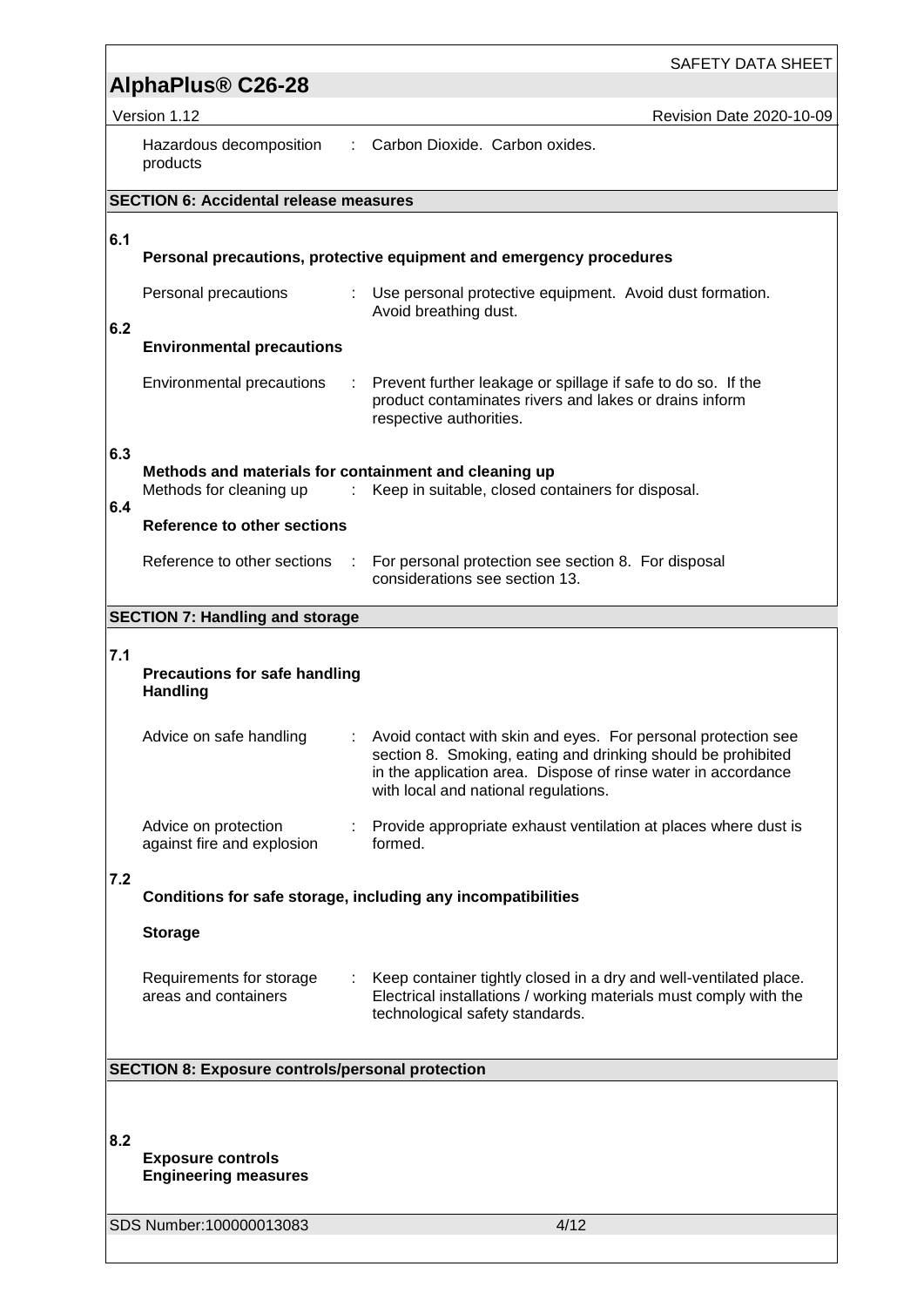# **AlphaPlus® C26-28**

Version 1.12 **Version 1.12** Revision Date 2020-10-09

Consider the potential hazards of this material (see Section 2), applicable exposure limits, job activities, and other substances in the work place when designing engineering controls and selecting personal protective equipment. If engineering controls or work practices are not adequate to prevent exposure to harmful levels of this material, the personal protective equipment listed below is recommended. The user should read and understand all instructions and limitations supplied with the equipment since protection is usually provided for a limited time or under certain circumstances.

## **Personal protective equipment**

| Respiratory protection   | : Wear a supplied-air NIOSH approved respirator unless<br>ventilation or other engineering controls are adequate to<br>maintain minimal oxygen content of 19.5% by volume under<br>normal atmospheric pressure.                                                                                                                                                                                                                                                                                                                   |
|--------------------------|-----------------------------------------------------------------------------------------------------------------------------------------------------------------------------------------------------------------------------------------------------------------------------------------------------------------------------------------------------------------------------------------------------------------------------------------------------------------------------------------------------------------------------------|
| Hand protection          | The suitability for a specific workplace should be discussed<br>with the producers of the protective gloves. Please observe<br>the instructions regarding permeability and breakthrough time<br>which are provided by the supplier of the gloves. Also take into<br>consideration the specific local conditions under which the<br>product is used, such as the danger of cuts, abrasion, and the<br>contact time. Gloves should be discarded and replaced if there<br>is any indication of degradation or chemical breakthrough. |
| Eye protection           | Eye wash bottle with pure water. Tightly fitting safety goggles.                                                                                                                                                                                                                                                                                                                                                                                                                                                                  |
| Skin and body protection | Choose body protection in relation to its type, to the<br>concentration and amount of dangerous substances, and to the<br>specific work-place. Wear as appropriate:. Lightweight<br>protective clothing.                                                                                                                                                                                                                                                                                                                          |
| Hygiene measures         | When using do not eat or drink. When using do not smoke.<br>Wash hands before breaks and at the end of workday.                                                                                                                                                                                                                                                                                                                                                                                                                   |

## **SECTION 9: Physical and chemical properties**

#### **9.1**

**Information on basic physical and chemical properties**

| Appearance                      |    |                                     |      |
|---------------------------------|----|-------------------------------------|------|
| Form<br>Physical state<br>Color |    | : Wax., solid<br>: solid<br>: White |      |
| Safety data                     |    |                                     |      |
| Flash point                     | ÷. | 204°C (399°F)<br>Method: PMCC       |      |
| Lower explosion limit           |    | : No data available                 |      |
| Upper explosion limit           |    | : No data available                 |      |
| Oxidizing properties            |    | : no                                |      |
| Autoignition temperature        | ÷. | 346°C (655°F)                       |      |
| Molecular formula               |    | : Mixture                           |      |
|                                 |    |                                     |      |
| SDS Number:100000013083         |    |                                     | 5/12 |
|                                 |    |                                     |      |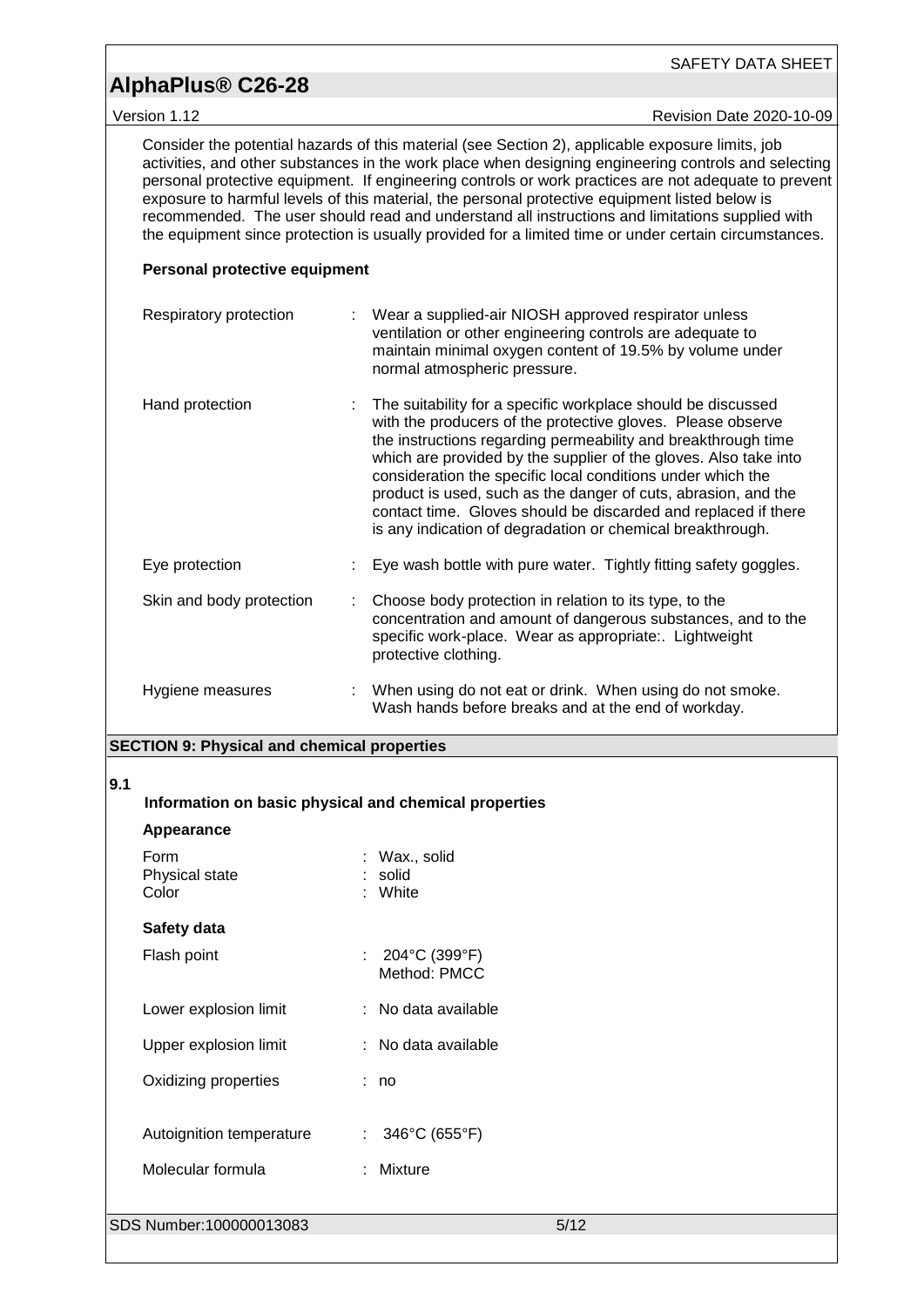# **AlphaPlus® C26-28**

| Version 1.12 |  |  |
|--------------|--|--|
|--------------|--|--|

| Version 1.12                          | Revision Date 2020-10-09                               |
|---------------------------------------|--------------------------------------------------------|
| Molecular weight                      | : Varies                                               |
| pH                                    | : No data available                                    |
| Melting point/range                   | : $51,7^{\circ}$ C (125,1°F)<br>Method: ASTM D-127     |
| Boiling point/boiling range           | : $330^{\circ}$ C (626°F)                              |
| Vapor pressure                        | : Not applicable                                       |
| Relative density                      | : 0,8                                                  |
| Water solubility                      | : Soluble in hydrocarbon solvents; insoluble in water. |
| Partition coefficient: n-             | : No data available                                    |
| octanol/water<br>Viscosity, kinematic | $\therefore$ 3,27 cSt<br>at 99°C (210°F)               |
| Relative vapor density                | : Not applicable                                       |

| Evaporation rate | : Not applicable |
|------------------|------------------|

# **SECTION 10: Stability and reactivity**

# **10.1**

| <b>Reactivity</b>          |                                           |                                      | : Stable at normal ambient temperature and pressure.                                                                        |
|----------------------------|-------------------------------------------|--------------------------------------|-----------------------------------------------------------------------------------------------------------------------------|
| 10.2                       |                                           |                                      |                                                                                                                             |
| <b>Chemical stability</b>  |                                           | and pressure.                        | : This material is considered stable under normal ambient and<br>anticipated storage and handling conditions of temperature |
| 10.3                       |                                           |                                      |                                                                                                                             |
|                            | <b>Possibility of hazardous reactions</b> |                                      |                                                                                                                             |
| <b>Hazardous reactions</b> |                                           | occur.                               | : Hazardous reactions: Hazardous polymerization does not                                                                    |
|                            |                                           | directed.                            | Further information: No decomposition if stored and applied as                                                              |
| 10.4                       |                                           |                                      |                                                                                                                             |
| <b>Conditions to avoid</b> |                                           | : No data available.                 |                                                                                                                             |
| 10.5                       |                                           |                                      |                                                                                                                             |
| <b>Materials to avoid</b>  |                                           | chlorates, nitrates, peroxides, etc. | : May react with oxygen and strong oxidizing agents, such as                                                                |
| 10.6                       | <b>Hazardous decomposition</b>            | : Carbon Dioxide                     |                                                                                                                             |
| SDS Number: 100000013083   |                                           |                                      | 6/12                                                                                                                        |
|                            |                                           |                                      |                                                                                                                             |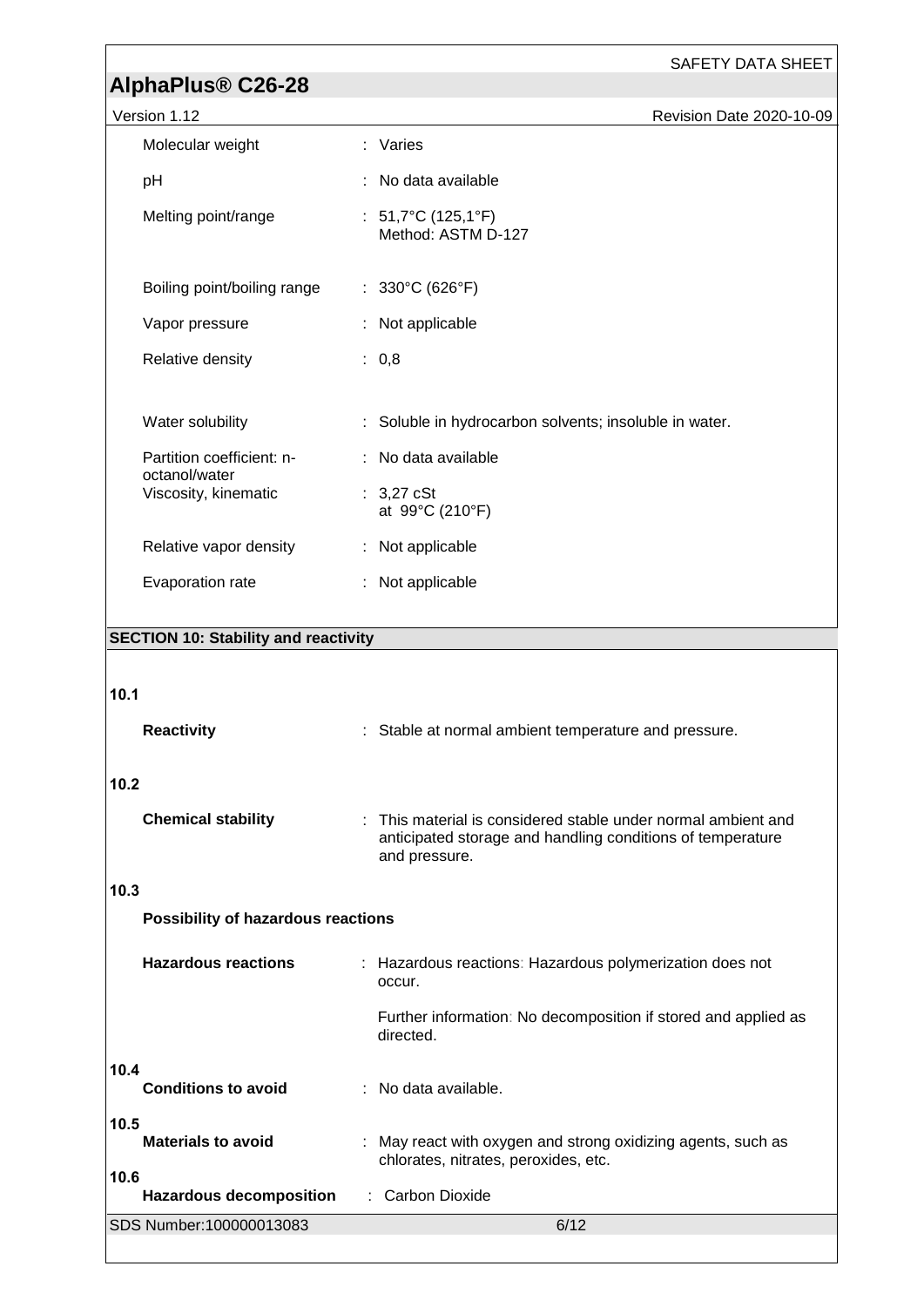| AlphaPlus <sup>®</sup> C26-28                                 | <b>SAFETY DATA SHEET</b>                                                                                        |  |  |  |  |  |  |  |
|---------------------------------------------------------------|-----------------------------------------------------------------------------------------------------------------|--|--|--|--|--|--|--|
| Version 1.12                                                  | Revision Date 2020-10-09                                                                                        |  |  |  |  |  |  |  |
| products                                                      | Carbon oxides                                                                                                   |  |  |  |  |  |  |  |
| Other data                                                    | : No decomposition if stored and applied as directed.                                                           |  |  |  |  |  |  |  |
| <b>SECTION 11: Toxicological information</b>                  |                                                                                                                 |  |  |  |  |  |  |  |
| 11.1<br>Information on toxicological effects                  |                                                                                                                 |  |  |  |  |  |  |  |
| AlphaPlus® C26-28<br><b>Acute oral toxicity</b>               | : LD50: $>$ 5,0 g/kg<br>Species: Rat<br>Information given is based on data obtained from similar<br>substances. |  |  |  |  |  |  |  |
| AlphaPlus® C26-28<br><b>Acute inhalation toxicity</b>         | : Presumed Not Toxic<br>Information given is based on data obtained from similar<br>substances.                 |  |  |  |  |  |  |  |
| AlphaPlus® C26-28<br><b>Acute dermal toxicity</b>             | : LD50: $> 2,0$ g/kg<br>Information given is based on data obtained from similar<br>substances.                 |  |  |  |  |  |  |  |
| AlphaPlus® C26-28<br><b>Aspiration toxicity</b>               | No aspiration toxicity classification.                                                                          |  |  |  |  |  |  |  |
| AlphaPlus® C26-28<br><b>Further information</b>               | : No data available.                                                                                            |  |  |  |  |  |  |  |
| <b>SECTION 12: Ecological information</b>                     |                                                                                                                 |  |  |  |  |  |  |  |
| 12.1<br><b>Toxicity</b>                                       |                                                                                                                 |  |  |  |  |  |  |  |
| <b>Ecotoxicity effects</b>                                    |                                                                                                                 |  |  |  |  |  |  |  |
| <b>Toxicity to fish</b>                                       | : This material is not expected to be harmful to aquatic<br>organisms.                                          |  |  |  |  |  |  |  |
| <b>Toxicity to daphnia and</b><br>other aquatic invertebrates | : This material is not expected to be harmful to aquatic<br>organisms.                                          |  |  |  |  |  |  |  |
| <b>Toxicity to algae</b>                                      | : This material is not expected to be harmful to aquatic<br>organisms.                                          |  |  |  |  |  |  |  |
| 12.2<br><b>Persistence and degradability</b>                  |                                                                                                                 |  |  |  |  |  |  |  |
| SDS Number: 100000013083                                      | 7/12                                                                                                            |  |  |  |  |  |  |  |
|                                                               |                                                                                                                 |  |  |  |  |  |  |  |

<u> 1989 - Johann Barbara, martxa alemaniar argametra (h. 1989).</u>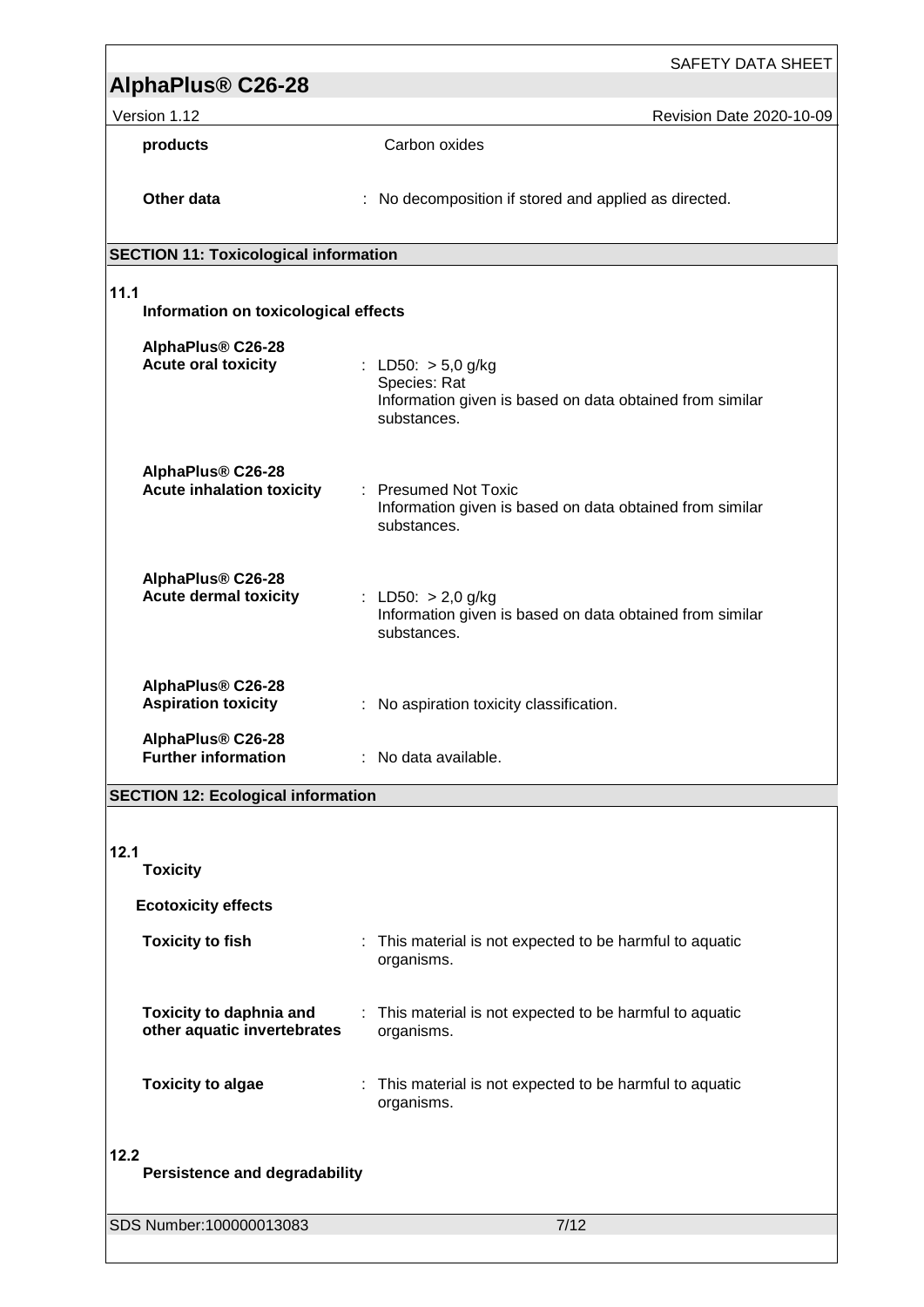|                                                                                                                                                                                                                                                                                                                                                                                                                                                                                                                           | <b>SAFETY DATA SHEET</b>                                                                                                                                                                                      |  |  |  |  |  |  |
|---------------------------------------------------------------------------------------------------------------------------------------------------------------------------------------------------------------------------------------------------------------------------------------------------------------------------------------------------------------------------------------------------------------------------------------------------------------------------------------------------------------------------|---------------------------------------------------------------------------------------------------------------------------------------------------------------------------------------------------------------|--|--|--|--|--|--|
| AlphaPlus <sup>®</sup> C26-28                                                                                                                                                                                                                                                                                                                                                                                                                                                                                             |                                                                                                                                                                                                               |  |  |  |  |  |  |
| Version 1.12                                                                                                                                                                                                                                                                                                                                                                                                                                                                                                              | <b>Revision Date 2020-10-09</b>                                                                                                                                                                               |  |  |  |  |  |  |
| Biodegradability                                                                                                                                                                                                                                                                                                                                                                                                                                                                                                          | : This material is not expected to be readily biodegradable.                                                                                                                                                  |  |  |  |  |  |  |
| 12.3<br><b>Bioaccumulative potential</b><br>Elimination information (persistence and degradability)<br>12.4<br><b>Mobility in soil</b>                                                                                                                                                                                                                                                                                                                                                                                    |                                                                                                                                                                                                               |  |  |  |  |  |  |
| Mobility                                                                                                                                                                                                                                                                                                                                                                                                                                                                                                                  | No data available                                                                                                                                                                                             |  |  |  |  |  |  |
| 12.5                                                                                                                                                                                                                                                                                                                                                                                                                                                                                                                      |                                                                                                                                                                                                               |  |  |  |  |  |  |
| <b>Results of PBT and vPvB assessment</b><br><b>Results of PBT assessment</b>                                                                                                                                                                                                                                                                                                                                                                                                                                             | : This substance/mixture contains no components considered<br>to be either persistent, bioaccumulative and toxic (PBT), or<br>very persistent and very bioaccumulative (vPvB) at levels of<br>0.1% or higher. |  |  |  |  |  |  |
| 12.6                                                                                                                                                                                                                                                                                                                                                                                                                                                                                                                      |                                                                                                                                                                                                               |  |  |  |  |  |  |
| Other adverse effects<br>Additional ecological<br>information                                                                                                                                                                                                                                                                                                                                                                                                                                                             | This material is not expected to be harmful to aquatic<br>organisms., Information given is based on data on the<br>ingredients and the ecotoxicology of similar products.                                     |  |  |  |  |  |  |
| <b>Ecotoxicology Assessment</b>                                                                                                                                                                                                                                                                                                                                                                                                                                                                                           |                                                                                                                                                                                                               |  |  |  |  |  |  |
| Short-term (acute) aquatic<br>hazard                                                                                                                                                                                                                                                                                                                                                                                                                                                                                      | This material is not expected to be harmful to aquatic<br>÷.<br>organisms.                                                                                                                                    |  |  |  |  |  |  |
| Long-term (chronic) aquatic<br>hazard                                                                                                                                                                                                                                                                                                                                                                                                                                                                                     | : This material is not expected to be harmful to aquatic<br>organisms.                                                                                                                                        |  |  |  |  |  |  |
| <b>SECTION 13: Disposal considerations</b>                                                                                                                                                                                                                                                                                                                                                                                                                                                                                |                                                                                                                                                                                                               |  |  |  |  |  |  |
|                                                                                                                                                                                                                                                                                                                                                                                                                                                                                                                           |                                                                                                                                                                                                               |  |  |  |  |  |  |
| 13.1<br><b>Waste treatment methods</b><br>The information in this SDS pertains only to the product as shipped.                                                                                                                                                                                                                                                                                                                                                                                                            |                                                                                                                                                                                                               |  |  |  |  |  |  |
| Use material for its intended purpose or recycle if possible. This material, if it must be discarded,<br>may meet the criteria of a hazardous waste as defined by US EPA under RCRA (40 CFR 261) or<br>other State and local regulations. Measurement of certain physical properties and analysis for<br>regulated components may be necessary to make a correct determination. If this material is<br>classified as a hazardous waste, federal law requires disposal at a licensed hazardous waste<br>disposal facility. |                                                                                                                                                                                                               |  |  |  |  |  |  |
| Product                                                                                                                                                                                                                                                                                                                                                                                                                                                                                                                   | Do not dispose of waste into sewer. Do not contaminate<br>ponds, waterways or ditches with chemical or used container.<br>Send to a licensed waste management company.                                        |  |  |  |  |  |  |
| Contaminated packaging                                                                                                                                                                                                                                                                                                                                                                                                                                                                                                    | : Empty remaining contents. Dispose of as unused product.<br>Do not re-use empty containers.                                                                                                                  |  |  |  |  |  |  |
| <b>SECTION 14: Transport information</b>                                                                                                                                                                                                                                                                                                                                                                                                                                                                                  |                                                                                                                                                                                                               |  |  |  |  |  |  |
| $14.1 - 14.7$<br><b>Transport information</b><br>The shipping descriptions shown here are for bulk shipments only, and may not apply to<br>shipments in non-bulk packages (see regulatory definition).                                                                                                                                                                                                                                                                                                                    |                                                                                                                                                                                                               |  |  |  |  |  |  |
| Consult the appropriate domestic or international mode-specific and quantity-specific Dangerous                                                                                                                                                                                                                                                                                                                                                                                                                           |                                                                                                                                                                                                               |  |  |  |  |  |  |
| SDS Number: 100000013083                                                                                                                                                                                                                                                                                                                                                                                                                                                                                                  | 8/12                                                                                                                                                                                                          |  |  |  |  |  |  |

<u> 1989 - Johann Stoff, fransk politik (</u>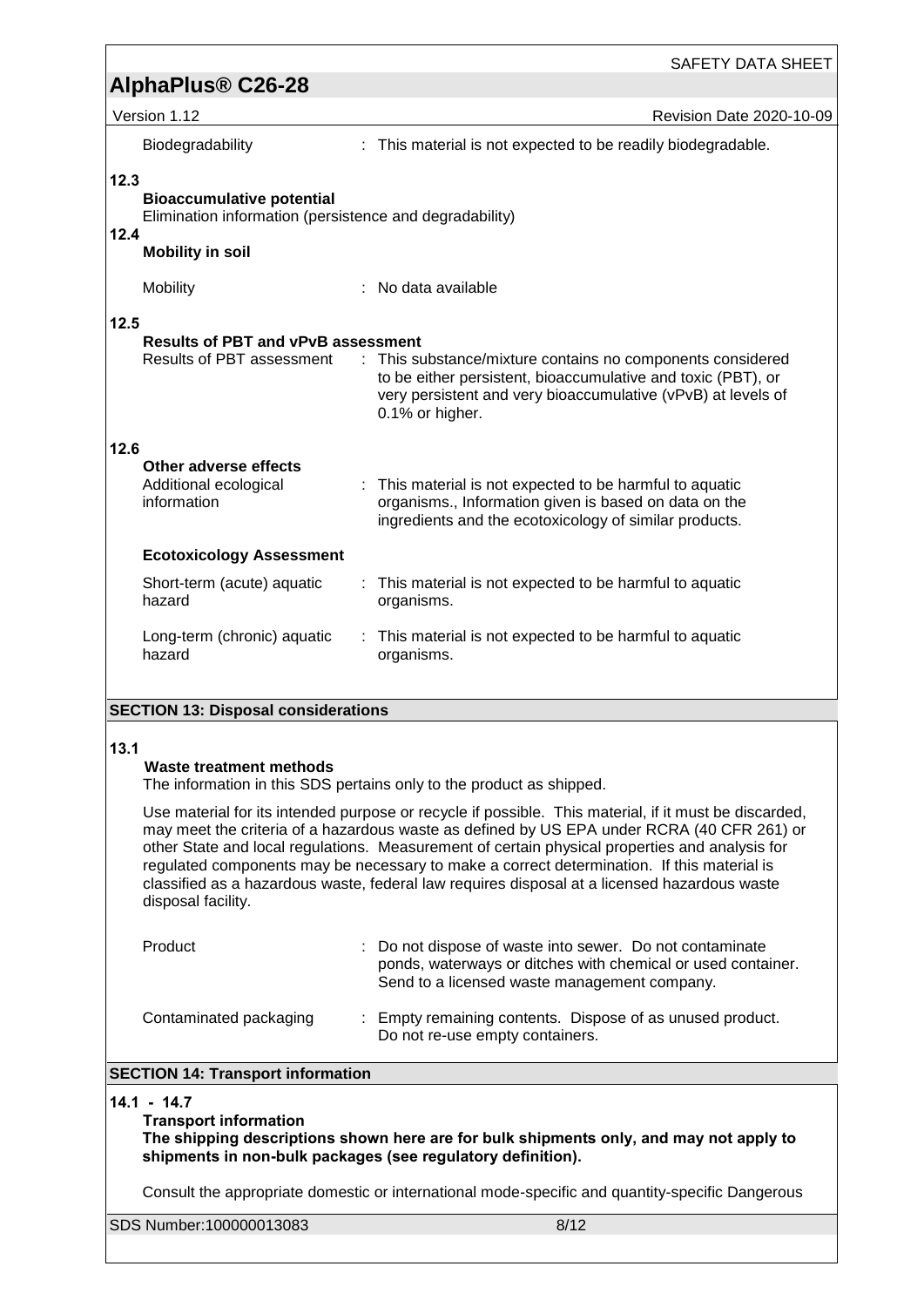# **AlphaPlus® C26-28**

SAFETY DATA SHEET

Version 1.12 Revision Date 2020-10-09

Goods Regulations for additional shipping description requirements (e.g., technical name or names, etc.) Therefore, the information shown here, may not always agree with the bill of lading shipping description for the material. Flashpoints for the material may vary slightly between the SDS and the bill of lading.

### **US DOT (UNITED STATES DEPARTMENT OF TRANSPORTATION)**

NOT REGULATED AS A HAZARDOUS MATERIAL OR DANGEROUS GOODS FOR TRANSPORTATION BY THIS AGENCY.

When shipment is offered for transport at or above 100°C it is regulated as:

UN3257, ELEVATED TEMPERATURE LIQUID, N.O.S., (ALPHA OLEFIN FRACTION, C26-28) , 9, III

#### **IMO / IMDG (INTERNATIONAL MARITIME DANGEROUS GOODS)**

NOT REGULATED AS A HAZARDOUS MATERIAL OR DANGEROUS GOODS FOR TRANSPORTATION BY THIS AGENCY.

When shipment is offered for transport at or above 100°C it is regulated as:

UN3257, ELEVATED TEMPERATURE LIQUID, N.O.S., (ALPHA OLEFIN FRACTION, C26-28) , 9, III (204°C)

## **IATA (INTERNATIONAL AIR TRANSPORT ASSOCIATION)**

NOT REGULATED AS A HAZARDOUS MATERIAL OR DANGEROUS GOODS FOR TRANSPORTATION BY THIS AGENCY.

When shipment is offered for transport at or above 100°C it is regulated as:

UN3257, 9: NOT PERMITTED FOR TRANSPORT

#### **ADR (AGREEMENT ON DANGEROUS GOODS BY ROAD (EUROPE))**

NOT REGULATED AS A HAZARDOUS MATERIAL OR DANGEROUS GOODS FOR TRANSPORTATION BY THIS AGENCY.

When shipment is offered for transport at or above 100°C it is regulated as:

UN3257, ELEVATED TEMPERATURE LIQUID, N.O.S., (ALPHA OLEFIN FRACTION, C26-28) , 9, III , (D)

**RID (REGULATIONS CONCERNING THE INTERNATIONAL TRANSPORT OF DANGEROUS GOODS (EUROPE))**

NOT REGULATED AS A HAZARDOUS MATERIAL OR DANGEROUS GOODS FOR TRANSPORTATION BY THIS AGENCY.

When shipment is offered for transport at or above 100°C it is regulated as:

UN3257, ELEVATED TEMPERATURE LIQUID, N.O.S., (ALPHA OLEFIN FRACTION, C26-28) , 9, III

SDS Number:100000013083 9/12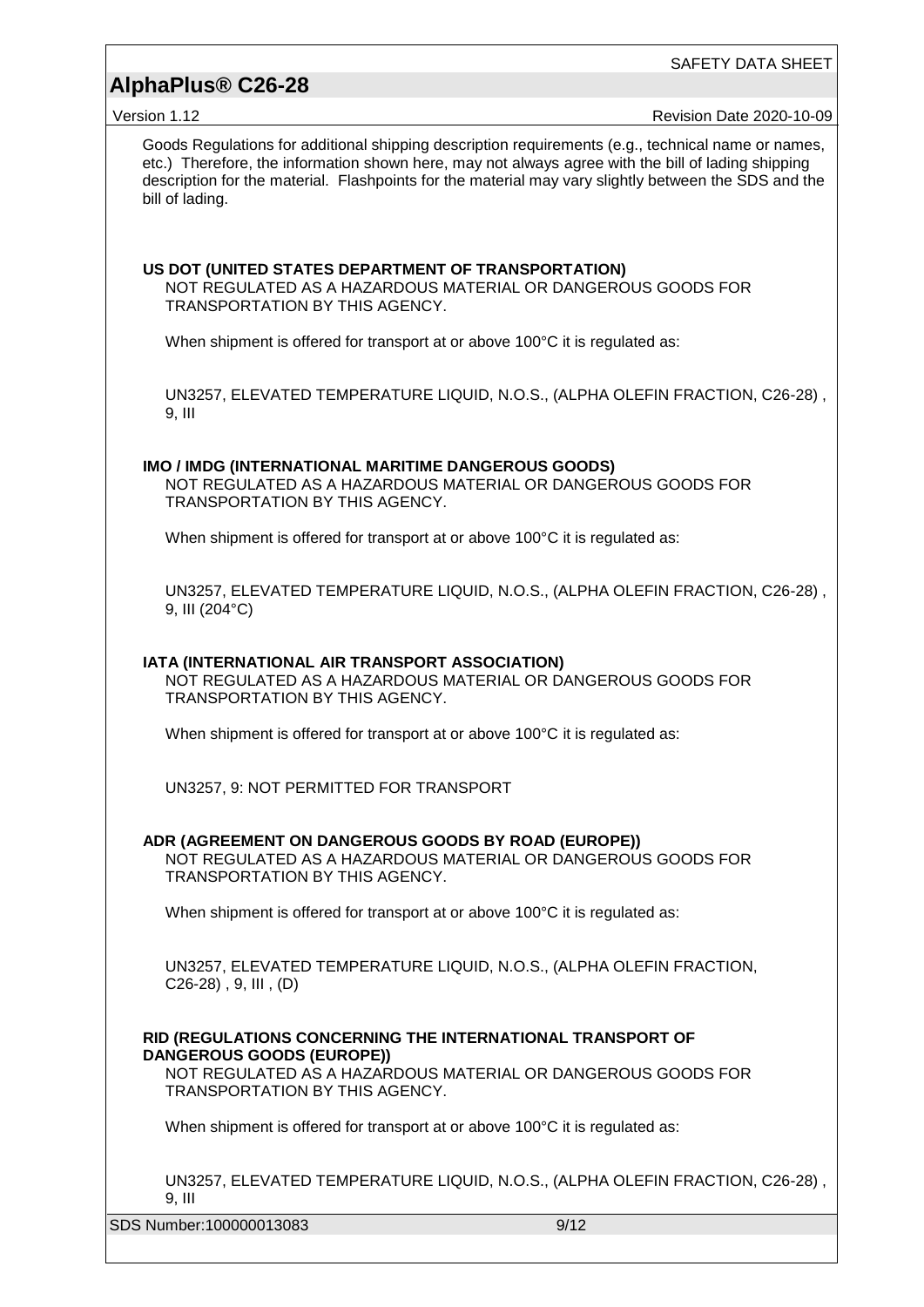# **AlphaPlus® C26-28**

# Version 1.12 **New Search 2020-10-09** Revision Date 2020-10-09 **ADN (EUROPEAN AGREEMENT CONCERNING THE INTERNATIONAL CARRIAGE OF DANGEROUS GOODS BY INLAND WATERWAYS)** NOT REGULATED AS A HAZARDOUS MATERIAL OR DANGEROUS GOODS FOR TRANSPORTATION BY THIS AGENCY. When shipment is offered for transport at or above 100°C it is regulated as: UN3257, ELEVATED TEMPERATURE LIQUID, N.O.S., (ALPHA OLEFIN FRACTION, C26-28) , 9, III **Transport in bulk according to Annex II of MARPOL 73/78 and the IBC Code SECTION 15: Regulatory information 15.1 Safety, health and environmental regulations/legislation specific for the substance or mixture National legislation** Commission Regulation (EU) 2015/830 of 28 May 2015 amending Regulation (EC) No 1907/2006 of the European Parliament and of the Council on the Registration, Evaluation, Authorisation and Restriction of Chemicals (REACH) **Water contaminating class** : nwg **(Germany)** not water endangering **15.2 Chemical Safety Assessment Components** : C26-28 (even numbered) αalkenes **Major Accident Hazard Legislation** : 96/82/EC Update: 2003 Directive 96/82/EC does not apply **Notification status**

| NUULLULALIUII SLALUS                          |                                                                                                                               |
|-----------------------------------------------|-------------------------------------------------------------------------------------------------------------------------------|
| Europe REACH                                  | : This mixture contains only ingredients which have been<br>registered according to Regulation (EU) No. 1907/2006<br>(REACH). |
| Switzerland CH INV                            | On the inventory, or in compliance with the inventory                                                                         |
| United States of America (USA)<br><b>TSCA</b> | On or in compliance with the active portion of the<br><b>TSCA inventory</b>                                                   |
| Canada DSL                                    | All components of this product are on the Canadian<br><b>DSL</b>                                                              |
| Australia AICS                                | Not in compliance with the inventory                                                                                          |
| New Zealand NZIoC                             | On the inventory, or in compliance with the inventory                                                                         |
| Japan ENCS                                    | On the inventory, or in compliance with the inventory                                                                         |
| Korea KECI                                    | A substance(s) in this product was not registered,<br>notified to be registered, or exempted from registration                |
| SDS Number:100000013083                       | 10/12                                                                                                                         |
|                                               |                                                                                                                               |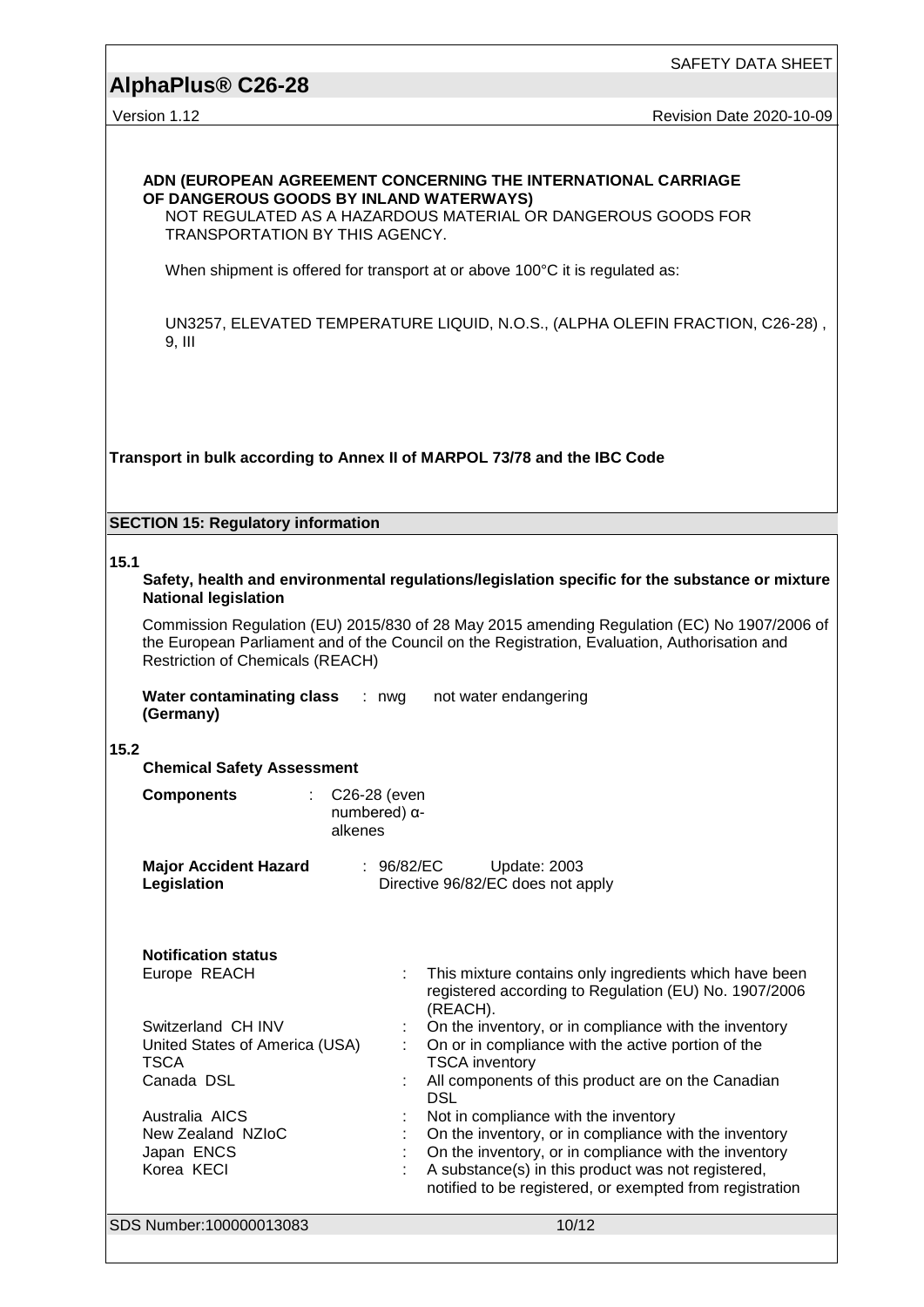| AlphaPlus <sup>®</sup> C26-28<br>Version 1.12   |                                                                                                                                                                                                                                                                                                                                                                                                                                                                                                                                                                                 |              |                                                                                                                                                                                                  |
|-------------------------------------------------|---------------------------------------------------------------------------------------------------------------------------------------------------------------------------------------------------------------------------------------------------------------------------------------------------------------------------------------------------------------------------------------------------------------------------------------------------------------------------------------------------------------------------------------------------------------------------------|--------------|--------------------------------------------------------------------------------------------------------------------------------------------------------------------------------------------------|
|                                                 |                                                                                                                                                                                                                                                                                                                                                                                                                                                                                                                                                                                 |              | Revision Date 2020-10-09                                                                                                                                                                         |
|                                                 |                                                                                                                                                                                                                                                                                                                                                                                                                                                                                                                                                                                 |              | by CPChem according to K-REACH regulations.<br>Importation or manufacture of this product is still<br>permitted provided the Korean Importer of Record has<br>themselves notified the substance. |
| Philippines PICCS<br>China IECSC<br>Taiwan TCSI |                                                                                                                                                                                                                                                                                                                                                                                                                                                                                                                                                                                 |              | On the inventory, or in compliance with the inventory<br>On the inventory, or in compliance with the inventory<br>On the inventory, or in compliance with the inventory                          |
|                                                 | <b>SECTION 16: Other information</b>                                                                                                                                                                                                                                                                                                                                                                                                                                                                                                                                            |              |                                                                                                                                                                                                  |
| <b>NFPA Classification</b>                      | : Health Hazard: 0<br>Fire Hazard: 1<br>Reactivity Hazard: 0                                                                                                                                                                                                                                                                                                                                                                                                                                                                                                                    |              | 1<br>$\bf{0}$<br>$\boldsymbol{0}$                                                                                                                                                                |
| <b>Further information</b>                      |                                                                                                                                                                                                                                                                                                                                                                                                                                                                                                                                                                                 |              |                                                                                                                                                                                                  |
| Legacy SDS Number                               | 7965                                                                                                                                                                                                                                                                                                                                                                                                                                                                                                                                                                            |              |                                                                                                                                                                                                  |
| previous versions.                              | The information in this SDS pertains only to the product as shipped.                                                                                                                                                                                                                                                                                                                                                                                                                                                                                                            |              | Significant changes since the last version are highlighted in the margin. This version replaces all                                                                                              |
|                                                 | The information provided in this Safety Data Sheet is correct to the best of our knowledge,<br>information and belief at the date of its publication. The information given is designed only as a<br>guidance for safe handling, use, processing, storage, transportation, disposal and release and is<br>not to be considered a warranty or quality specification. The information relates only to the<br>specific material designated and may not be valid for such material used in combination with any<br>other materials or in any process, unless specified in the text. |              |                                                                                                                                                                                                  |
|                                                 |                                                                                                                                                                                                                                                                                                                                                                                                                                                                                                                                                                                 |              |                                                                                                                                                                                                  |
| <b>ACGIH</b>                                    | Key or legend to abbreviations and acronyms used in the safety data sheet<br>American Conference of                                                                                                                                                                                                                                                                                                                                                                                                                                                                             | LD50         | Lethal Dose 50%                                                                                                                                                                                  |
| <b>AICS</b>                                     | Government Industrial Hygienists<br>Australia, Inventory of Chemical                                                                                                                                                                                                                                                                                                                                                                                                                                                                                                            | LOAEL        |                                                                                                                                                                                                  |
| <b>DSL</b>                                      | Substances<br>Canada, Domestic Substances                                                                                                                                                                                                                                                                                                                                                                                                                                                                                                                                       | <b>NFPA</b>  | Level                                                                                                                                                                                            |
| <b>NDSL</b>                                     | List<br>Canada, Non-Domestic                                                                                                                                                                                                                                                                                                                                                                                                                                                                                                                                                    | <b>NIOSH</b> | National Fire Protection Agency                                                                                                                                                                  |
| <b>CNS</b>                                      | Substances List<br><b>Central Nervous System</b>                                                                                                                                                                                                                                                                                                                                                                                                                                                                                                                                | <b>NTP</b>   | Safety & Health                                                                                                                                                                                  |
| CAS                                             | <b>Chemical Abstract Service</b>                                                                                                                                                                                                                                                                                                                                                                                                                                                                                                                                                | <b>NZIoC</b> | <b>National Toxicology Program</b><br>New Zealand Inventory of<br>Chemicals                                                                                                                      |
| <b>EC50</b>                                     | <b>Effective Concentration</b>                                                                                                                                                                                                                                                                                                                                                                                                                                                                                                                                                  | <b>NOAEL</b> | No Observable Adverse Effect<br>Level                                                                                                                                                            |
| <b>EC50</b>                                     |                                                                                                                                                                                                                                                                                                                                                                                                                                                                                                                                                                                 | <b>NOEC</b>  |                                                                                                                                                                                                  |
| <b>EGEST</b>                                    | Effective Concentration 50%<br><b>EOSCA Generic Exposure</b><br>Scenario Tool                                                                                                                                                                                                                                                                                                                                                                                                                                                                                                   | <b>OSHA</b>  | Occupational Safety & Health<br>Administration                                                                                                                                                   |
| <b>EOSCA</b>                                    | <b>European Oilfield Specialty</b><br><b>Chemicals Association</b>                                                                                                                                                                                                                                                                                                                                                                                                                                                                                                              | PEL          | Permissible Exposure Limit                                                                                                                                                                       |
| <b>EINECS</b>                                   | European Inventory of Existing                                                                                                                                                                                                                                                                                                                                                                                                                                                                                                                                                  | <b>PICCS</b> | Philippines Inventory of                                                                                                                                                                         |
| <b>MAK</b>                                      | <b>Chemical Substances</b><br>Germany Maximum Concentration<br>Values                                                                                                                                                                                                                                                                                                                                                                                                                                                                                                           | <b>PRNT</b>  | Lowest Observed Adverse Effect<br>National Institute for Occupational<br>No Observed Effect Concentration<br><b>Commercial Chemical Substances</b><br><b>Presumed Not Toxic</b>                  |